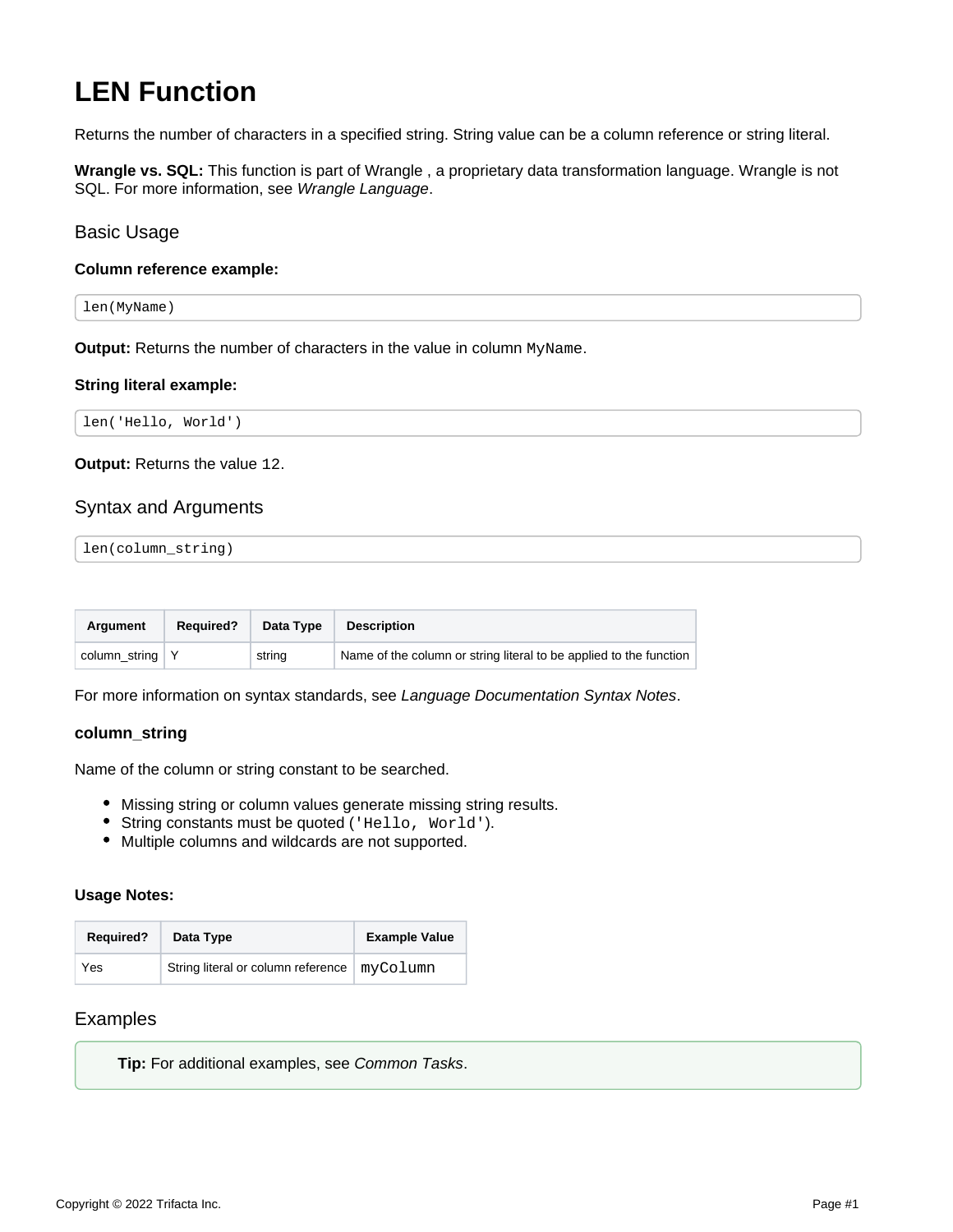# **Example - Fixed Length Strings**

## **Source:**

Your product identifiers follow a specific structure that you'd like to validate in your recipe. In the following example data, the productId column should contain values of length 6.

You can see that there is already a column containing validation errors for the ProductName column. Values in the ProductId column that are not this length should be flagged in a new column. Then, you should merge the two columns together to create a ValidationError column.

| <b>ProductName</b>      | Productid | <b>ErrProductName</b> |
|-------------------------|-----------|-----------------------|
| Chocolate Bunnie        | 123456    | Frror-ProductName     |
| <b>Chocolate Squirl</b> | 88442286  | Frror-ProductName     |
| <b>Chocolate Gopher</b> | 12345     |                       |

## **Transformation:**

To validate the length of the values in ProductId, enter the following transform. Note that the as parameter enables you to rename the column as part of the transform.

| <b>Transformation Name</b> | New formula                                                           |  |  |
|----------------------------|-----------------------------------------------------------------------|--|--|
| Parameter: Formula type    | Single row formula                                                    |  |  |
| <b>Parameter: Formula</b>  | $if(len(Produced) \Leftrightarrow 6, 'Error-length-ProductId', '') )$ |  |  |
| Parameter: New column name | 'ErrProductIdLength'                                                  |  |  |

The dataset now looks like the following:

| <b>ProductName</b>        | <b>Productid</b> | <b>ErrProductName</b> | <b>ErrProductIdLength</b> |
|---------------------------|------------------|-----------------------|---------------------------|
| <b>Chocolate Bunnie</b>   | 123456           | Error-ProductName     |                           |
| <b>Chocolate Squirrel</b> | 88442286         | Error-ProductName     | Error-length-ProductId    |
| <b>Chocolate Gopher</b>   | 12345            |                       | Error-length-ProductId    |

You can blend the two error columns into a single DataValidationErrors error column using the following me rge transform. Note again the use of the as parameter:

| <b>Transformation Name</b>                              | Merge columns                      |  |
|---------------------------------------------------------|------------------------------------|--|
| <b>Parameter: Columns</b>                               | ErrProductName, ErrProductIdlength |  |
| <b>Parameter: Separator</b>                             | $\blacksquare$                     |  |
| 'DataValidationErrors'<br>Parameter: New column<br>name |                                    |  |

To clean up the data, you might want to do the following, which trims out the whitespace in the DataValidation Errors column and removes the two individual error columns:

|                           | Transformation Name Edit column with formula |
|---------------------------|----------------------------------------------|
| <b>Parameter: Columns</b> | DataValidationErrors                         |